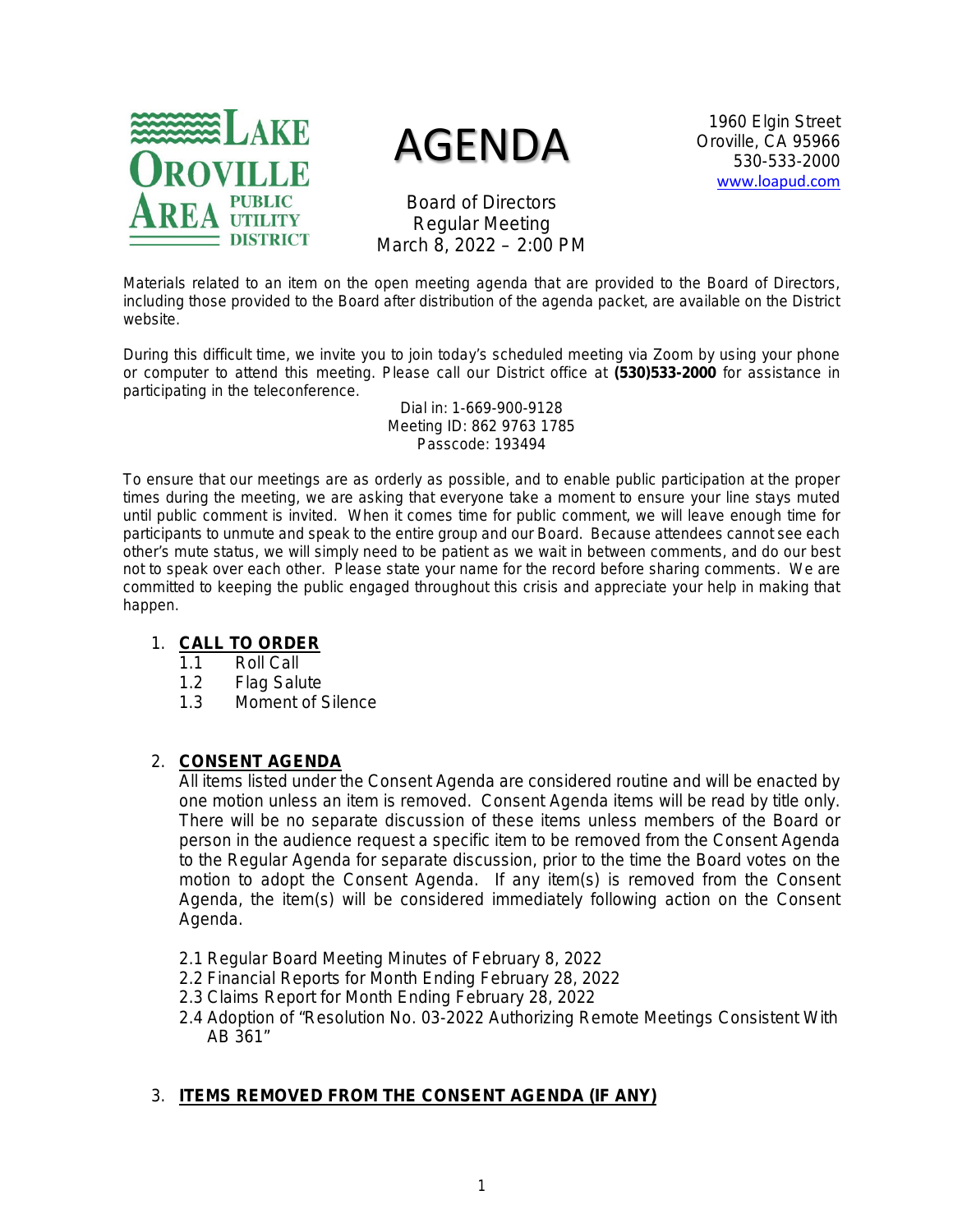## **REGULAR BUSINESS**

#### 4. **APPROVAL OF SINGLETONAUMAN AUDIT SERVICE PROPOSAL**

The Board will review and consider approving the SingletonAuman proposal for audit services for fiscal years ending 2022-2024.

*DISCUSSION WITH POSSIBLE ACTION*

#### 5. **APPOINTMENT OF 2022-23 BUDGET PERSONNEL ADVISORY COMMITTEE**

The President will consider appointing Directors to the 2022-23 Budget Personnel (Wages and Benefits) Advisory Committee

*DISCUSSION WITH POSSIBLE ACTION*

#### 6. **APPOINTMENT OF 2022-23 BUDGET FINANCIAL ADVISORY COMMITTEE**

The President will consider appointing Directors to the 2022-23 Budget Financial (Budget) Advisory Committee.

*DISCUSSION WITH POSSIBLE ACTION*

#### 7. **REQUEST APPROVAL OF THE LEFT COAST SCANNING DIGITAL SOLUTIONS PROPOSAL**

The Board will review and consider approving the Left Coast Scanning Digital Solutions proposal for the document imaging for the District.

*DISCUSSION WITH POSSIBLE ACTION*

#### 8. **REQUEST APPROVAL OF THE LASERFICHE CLOUD PROPOSAL**

The Board will review and consider approving the Laserfiche Cloud proposal for the document management for the District.

*DISCUSSION WITH POSSIBLE ACTION*

#### 9. **APPROVAL OF BOARD POLICY NO. 3055 "DISPOSAL OF SURPLUS PROPERTY OR EQUIPMENT"**

The Board will consider approving amendments to Board Policy No. 3055 "Disposal of Surplus Property or Equipment"

*DISCUSSION WITH POSSIBLE ACTION*